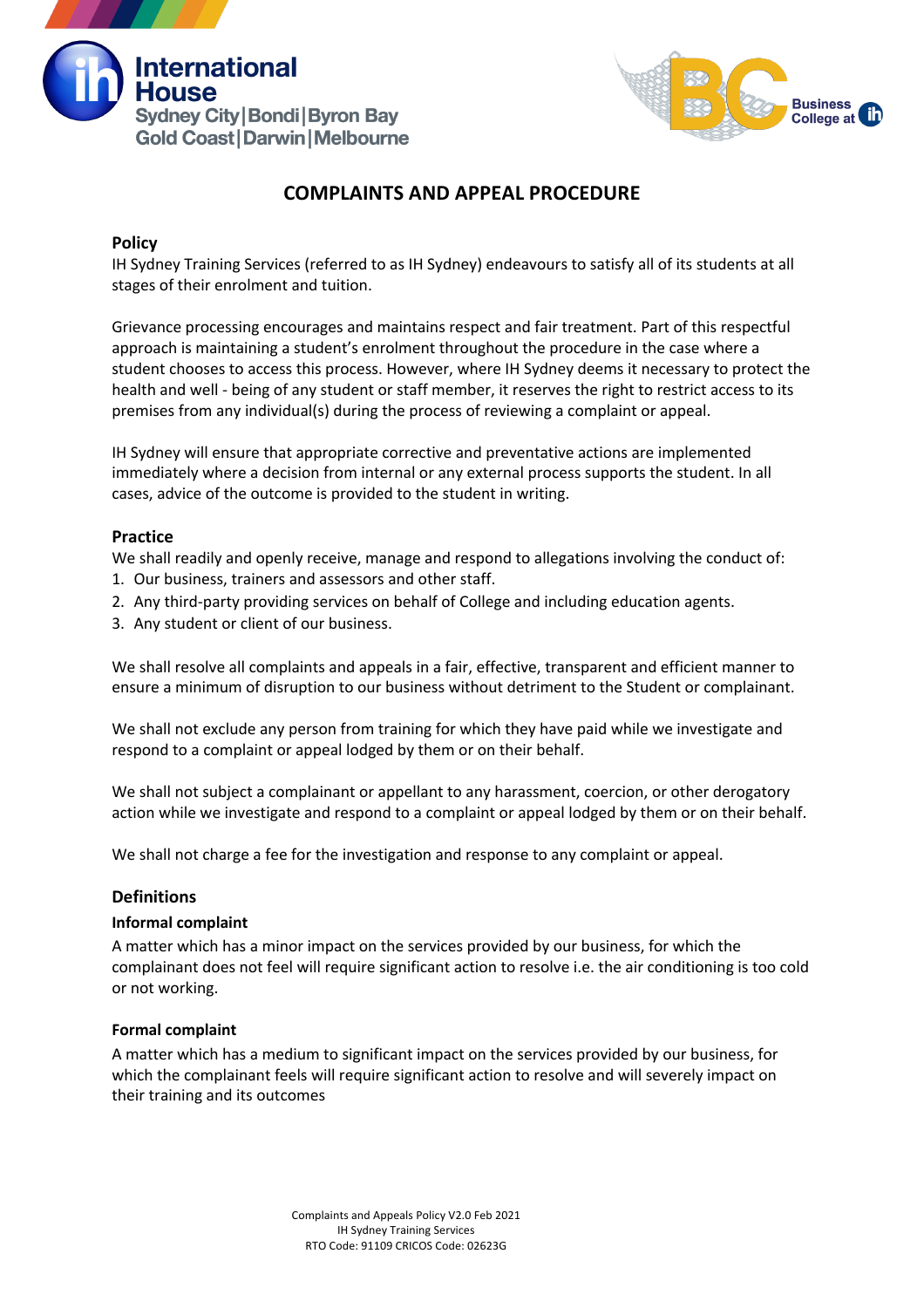



#### **Appeal**

- An appeal is a request for the review of a decision regarding:
- 1. Assessment decisions made by our trainers; or
- 2. Suspension or exclusion from our training.

**Note:** Complaints may be reviewed but the results can't be appealed.

#### **General principles**

General principles applying to all stages of this complaints and appeal process which will be adhered to are:

- 1. The Appellant and Respondent will have an opportunity to present their case at each stage of the process;
- 2. The Appellant and Respondent have the option of being accompanied or assisted by a third party (such as a family member, friend or counsellor) if they so desire;
- 3. The Appellant and the Respondent will not be discriminated against or victimised;
- 4. At all stages of the process, discussions relating to conduct of the assessment and methods used to assess the student will be recorded in writing. Reasons and a full explanation in writing for the decisions and actions taken as part of this process will be provided to the Appellant and/or Respondent if requested;
- 5. Records of all appeals will be kept for a period of 5 years. These records will be kept strictly confidential and stored off site in secure storage; and
- 6. The Appellant shall have access to this process at no cost during the time of the appeal process, but a minimal fee will be applied for access to records in storage after the process has completed.

#### **Who can make a complaint or lodge an appeal**

Complaints may be made by:

- A student of IH Sydney;
- A representative of a student of IH Sydney.

Appeals may only be made by students of IH Sydney.

## **Level of authority for managing complaints and appeals**

#### **Informal complaints and appeals**

Due to the nature and possible outcomes of informal complaints and appeals, the authority to deal with informal complaints and appeals is any person be it a trainer or other staff member.

It is generally expected and accepted that informal complaints and their outcomes will not be recorded.

#### **Formal complaints and appeals**

Due to the nature and possible outcomes on our business the authority to deal with formal complaints and appeals lies with the Program Manager.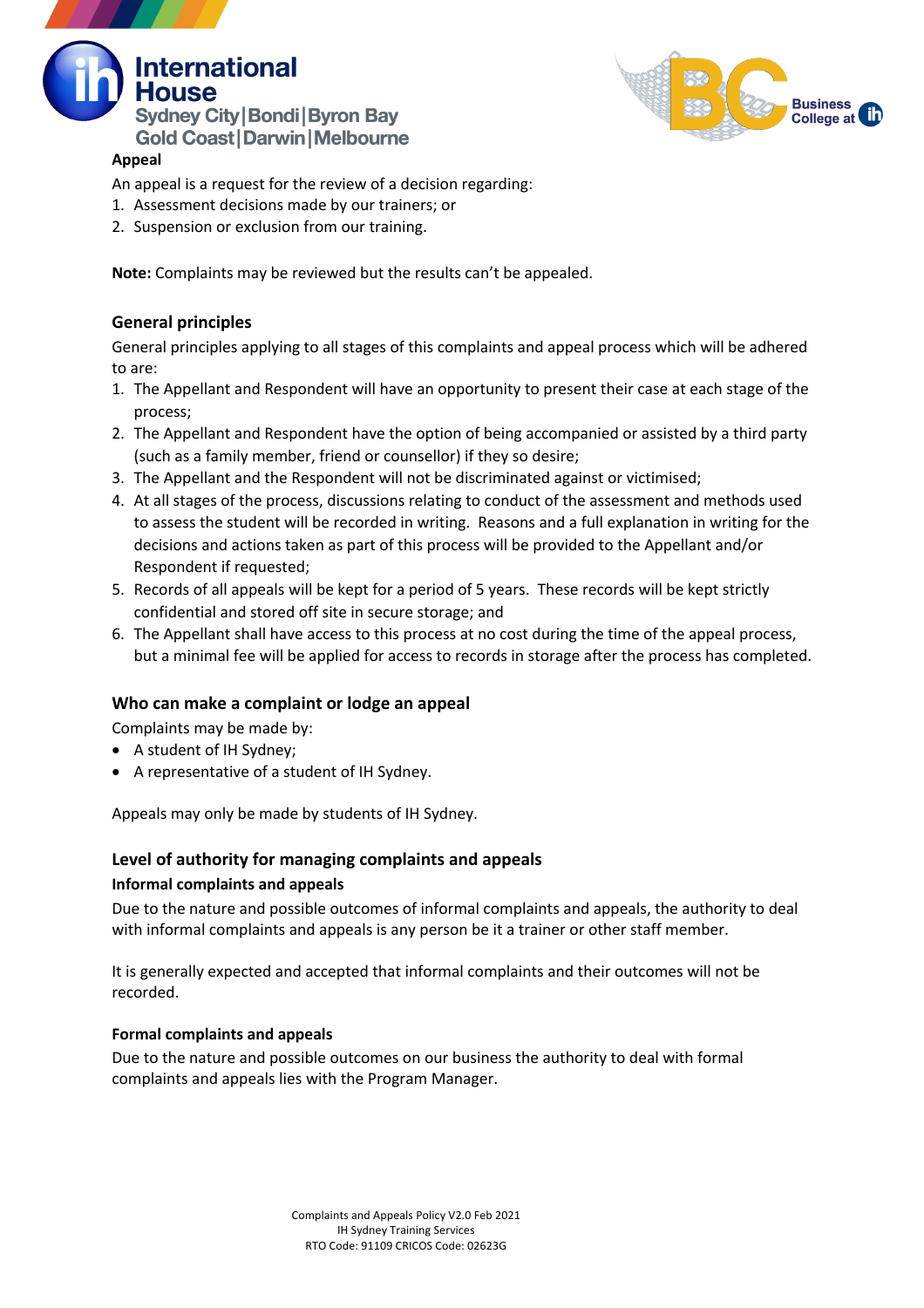



# **Procedure**

### **Informal procedure**

The trainer, assessor or other staff member receiving an informal complaint will make all efforts to address the concerns of the student or complainant through an informal exchange of information, with a view to clarifying and understanding the nature of the complaint and attempting to resolve the issues presented.

Once the nature of the complaint is found the trainer, assessor or other staff member is required to work with the student or complainant to close the complaint with an agreed outcome.

If the outcome will incur a cost to our business, the Director of Business is to be notified for the expenditure to be approved and actioned.

#### **Formal complaint procedure**

#### **Principles of resolution**

IH Sydney is committed to developing a procedurally fair complaints and appeals process that is carried out free from bias, following the principles of natural justice. Through this policy and procedure, we ensure that complaints and appeals:

- 1. Are responded to in a professional, consistent and transparent manner.
- 2. Are responded to promptly, fairly, objectively, with sensitivity and confidentiality.
- 3. Can be made at no cost to the individual.
- 4. Are used as an opportunity to identify potential causes of the complaint or appeal and take actions to prevent the issues from recurring as well as identifying any areas for improvement.
- 5. College will inform all persons or parties involved in any allegations made as well as providing them with an opportunity to present their side of the matter.
- 6. There are no charges for students to submit a complaint or appeal to IH Sydney, or to seek information or advice about doing so.

**NOTE:** Nothing in this policy and procedure limits the rights of an individual to act under Australia's Consumer Protection laws and it does not circumscribe an individual's rights to pursue other legal remedies.

#### **Making a complaint or appeal**

Complaints about a particular incident should be made as soon as possible after the incident occurring and no more than 10 working days after the incident.

Appeals of an assessment decision must be made within 5 working days of the assessment decision.

Appeals of a decision to report course progress must be made within 20 working days of the original decision to report being made.

When making a complaint or appeal, provide as much information as possible to enable the College to investigate and determine an appropriate solution. This should include:

- 1. The issue you are complaining about or the decision you are appealing describe what happened and how it affected you;
- 2. Any evidence you have to support your complaint or appeal;
- 3. Details about the steps you have already taken to resolve the issue; and
- 4. Suggestions about how the matter might be resolved.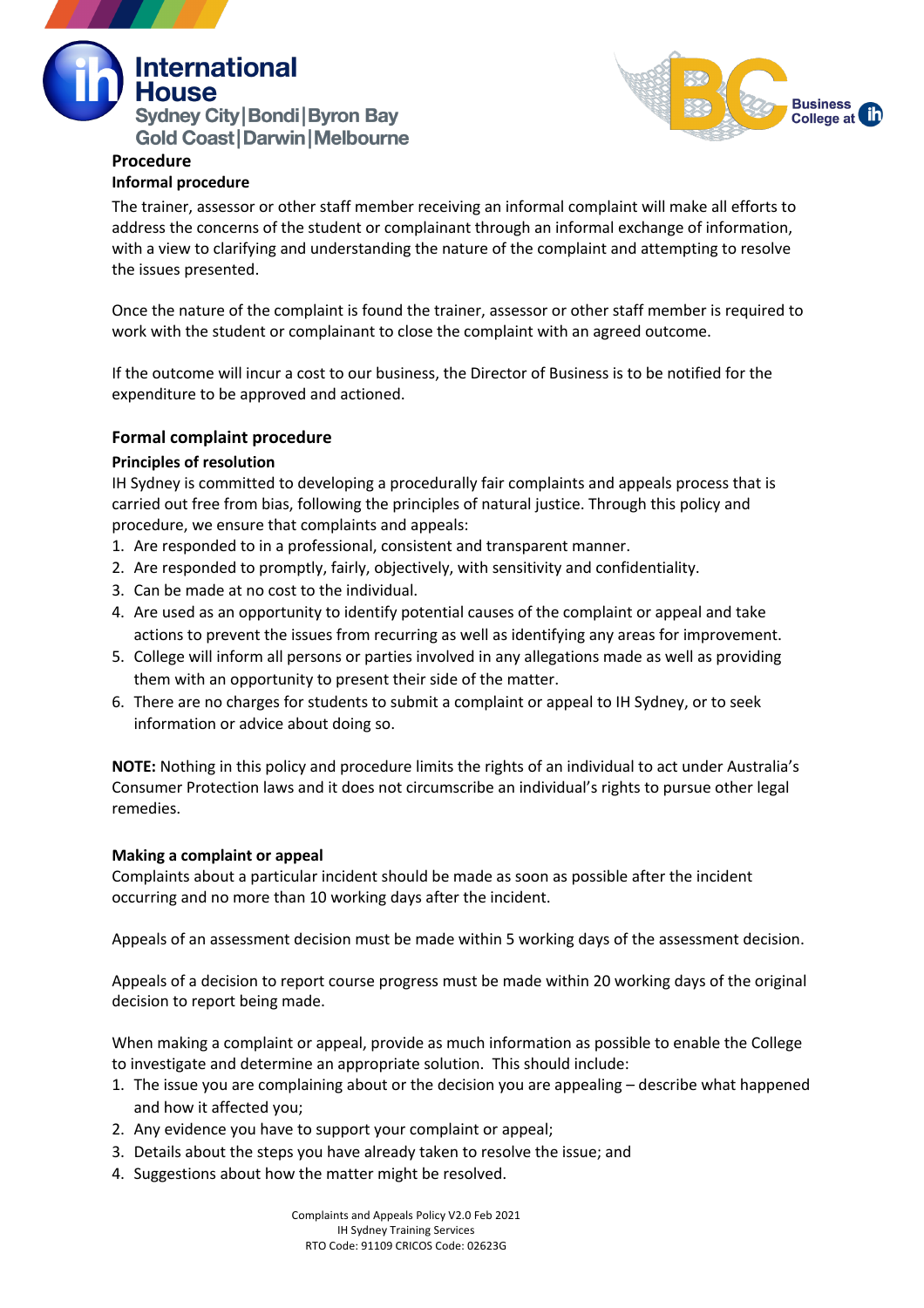



The student or complainant will:

- 1. Be required to submit their formal complaint or appeal in writing;
- 2. Have an opportunity to present their case at each stage of the procedure; and
- 3. Have the option of being accompanied or assisted by a third party (such as a family member, friend or counsellor) if they so desire
- 4. Submit using the approved form in Canvas; or
- 5. Download the form in Canvas and submit to enquires@ihbc.edu.au

To submit an appeal student's can either:

- Bring the completed form to their scheduled ITR Meeting; or
- Submit to the Program manager via email.

The Program Manager will acknowledge receipt of the complaint and advise investigation has begun within 10 working days.

At all stages of the process, discussions relating to complainants and appeals will be recorded in writing.

Reasons and a full explanation in writing for the decisions and actions taken as part of this procedure will be provided to the Complainant and/or Respondent.

# **Complaint Management**

#### **Stage one**

Person involved in the investigation:

- 1. Program Manager,
- 2. Complainant, and
- 3. Person subject to the complaint (if applicable).

The Program Manager, will then assess the complaint, investigate, determine the outcome and advise the student or complainant in writing of their decision within 30 working days of the complaint being lodged, including their right to access Stage Two of this procedure if they are not satisfied with the outcome of Stage One.

#### **Stage two**

If the Complainant is not satisfied with the Stage One outcomes, they may lodge an application for review in writing to the Quality Assurance Manager.

The complaint or appeal will then be determined by the Quality Assurance Manager, considering:

- 1. The nature of the complaint or appeal,
- 2. The evidence provided,
- 3. The outcomes determined,
- 4. The Standards for Registered Training Organisations 2015,
- 5. The ESOS Act, 2018; and
- 6. National Code of Practice for Providers of Education and Training to Overseas Students 2018.

The Quality Assurance Manager will conduct all necessary consultations with the complainant, respondent and any other relevant persons and make a determination.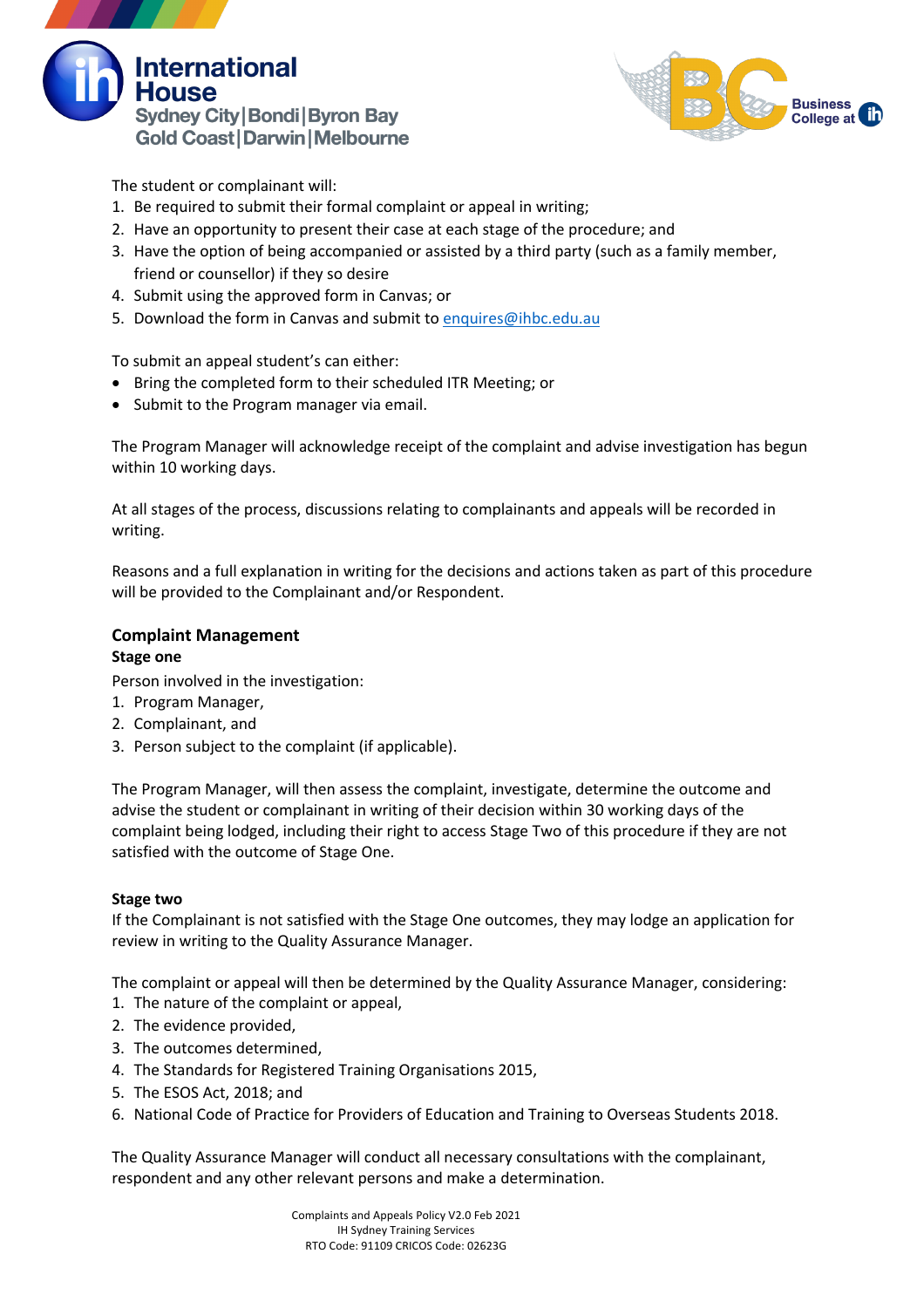



The complainant will be advised in writing of the outcome of their review, including the reasons for the decision, within 15 working days and advised of their right to access Stage Three of this procedure if they are not satisfied with the outcome of Stage Two.

#### **Stage three**

If the student or complainant is not satisfied with the outcome of Stage two they must advise in writing that they are not satisfied with outcome of Stage Two and that they are escalating the matter to, independent mediation through a mediation service.

This may include:

#### **Domestic Students**

National Training Complaints Hotline:

The National Training Complaints Hotline is a national service for consumers to register complaints concerning vocational education and training. The service refers consumers to the appropriate agency/authority/jurisdiction to assist with their complaint. Consumers can register a complaint with the National Training Complaints Hotline by:

Phone**:** 13 38 73, Monday–Friday, 8am to 6pm nationally. Email: ntch@education.gov.au

#### **International Students**

The Overseas Student Ombudsman (OSO)

International students may complain to the OSO if their complaint is in relation to the College:

- 1. refusing admission to a course
- 2. course fees and refunds
- 3. course or provider transfers
- 4. cancellation of enrolment
- 5. accommodation or work arranged by your provider
- 6. incorrect advice given by an education agent.
- 7. if you believe we have failed to take action or are taking too long to take some action. This might include (for example), failing to provide your results in the normal timeframe, or failing to provide services included your written agreement with College.

The OSO may not be able to investigate your complaint if you have not already exhausted our formal internal complaints process as above.

Please refer to the following website if you are considering making a complaint: http://www.ombudsman.gov.au/making-a-complaint/overseas-students#quality-of-educationprovider

**Note:** The timeline for finalisation of complaints may be extended beyond 21 days but must not extend beyond 60 days from lodgement.

#### **Appeals Management**

**Stage one** Person involved in the investigation: 1. Program Manager,